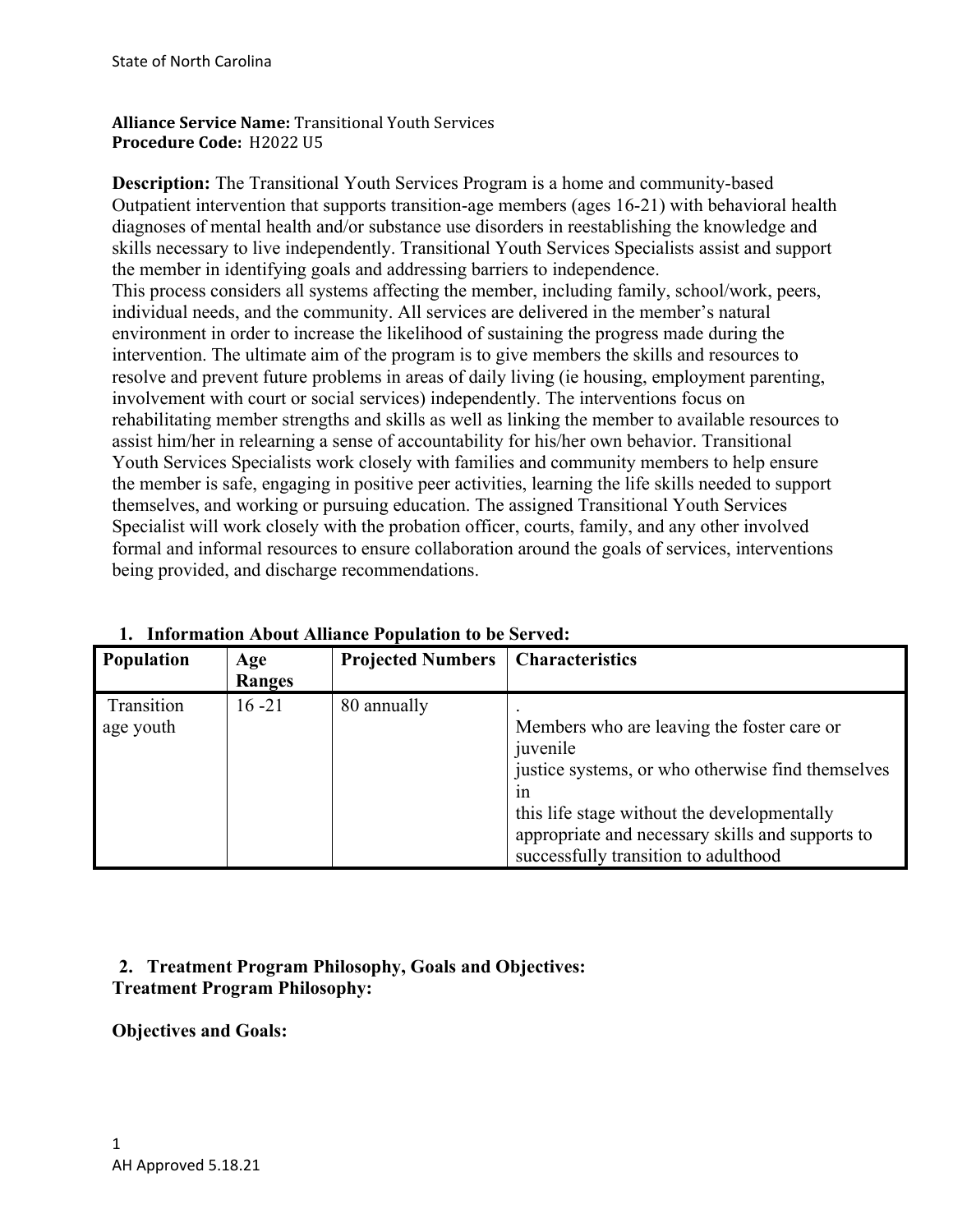The Transitional Youth Services Program is person-centered, recovery-focused and builds resiliency for participating members. Preparing members for successful transition to the demands of independent adulthood is the primary focus of the program.

Essential components are listed below.

Establishing Permanency: Members in the program learn the interpersonal skills necessary to recreate and maintain healthy and permanent personal relationships.

Education: Members in the program are encouraged to complete the minimum education Requirements necessary to maintain employment. If the member does not already have a diploma or GED, the Transitional Youth Services specialist assists them with achieving this goal. For members who already have a diploma or GED, the Transitional Youth Services Specialist helps them complete the FAFSA, assists them with applying for scholarships,takes them to visit community colleges, universities, or vocational schools in the area, helps them fill out any necessary paperwork, introduces them to an advisor, and also assures that they receive disability services, if appropriate.

Employment: Transitional Youth Services staff assist members in securing and maintaining employment through resume writing, employment search, application process, interviewing skills, employer and coworker relationships to retain employment, etc. Once the member is employed, the Transitional Youth Services Specialist will maintain contact with his/her employer to determine what supports the member needs to be successful. If problems arise in the job setting, Transitional Youth Services Specialists will work with the member to assess the problem and design interventions to solve it. Transitional Youth Services Specialists may use role-play or other teaching techniques to help the member improve their work performance.

Housing: It is the goal of the program to link members with housing that can be maintained upon discharge. The Transitional Youth Services Specialist will teach the member budgeting skills, help him/her identify the type of housing he/she can afford, assist in finding roommates, and help fill out applications for an apartment or Section 8 housing.

Independent Living Skills: Members in the program will improve independent skills, as measured by the Ansell-Casey Life Skills Assessment. These skills include but are not limited to the following: budgeting, cooking, shopping for groceries, doing laundry, making mental/physical healthcare appointments, getting a driver's license or accessing public transportation, and maintaining appropriate hygiene habits.

Crisis intervention: The program provides crisis intervention and prevention services to members and their families 24 hours-a-day, 7 days-a-week. In the preventive stages, the clinical team (Transitional Youth Services Specialist, team supervisor, clinical consultant, and Regional supervisor) track potentially dangerous (to self or others) behavior, identify potential problem areas and design interventions to prevent a possible crisis.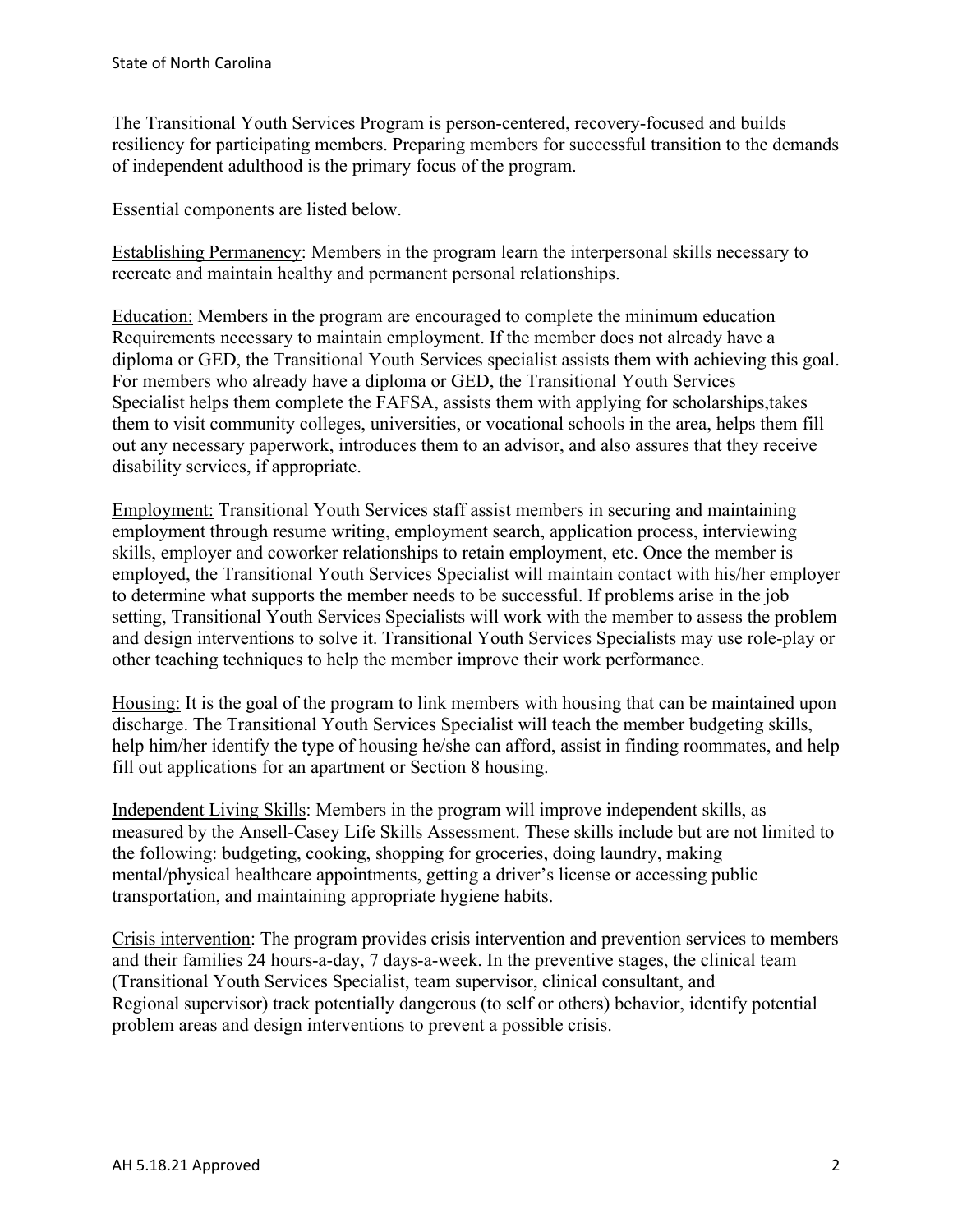Pregnant/Parenting youth**:** For members with children, specialists utilize an evidenced based life skills assessment and parenting assessment to better assess the member's parenting skills. Based on the member's scores and their parenting goals, individualized goals are developed and targeted in weekly sessions.

The following are other core components of the Transitional Youth Services Program:

Low caseloads: Transitional Youth Services Specialists carry caseloads up to 9 young people.

Collaboration: The Transitional Youth Services program works most effectively when young people have the opportunity to make minor mistakes. This gives the young person and their family an opportunity to discover which interventions will work best for the long term. The assigned Transitional Youth Services specialist will work closely with the case manager, probation officer, courts, family, and any other involved key players to ensure collaboration around the goals of services, interventions being provided, and discharge recommendations.

## **3. Expected Outcomes:**

Maintenance of stable housing as evidenced by response to following questions at discharge, 6 months, 12 months and 24 months post discharge

Current living situation:

- If they are housed (not in a criminal justice facility, congregate care setting, homeless, couch surfing), we ask if they could stay in their current situation for the next three months if they wanted to (measure of prospective housing stability rather than retrospective stability)
- If they have been homeless or couch-surfed in the past six months
- Maintenance of productive activity as evidenced by response to following questions at discharge, 6 months, 12 months and 24 months post discharge;
- Current engagement in educational pursuits
- Current work status
- Remain free from legal involvement (arrests or charges)

### **4. Utilization Management:**

### **Entrance Criteria**

Members ages16-21 are eligible for this service when the following criteria are met:

1. There is a mental health or substance use disorder diagnosis (as defined by the DSM-5, or any subsequent editions of this reference manual), AND

2. Must demonstrate a deficit in at least one Instrumental Activity of Daily Living (IADL) AND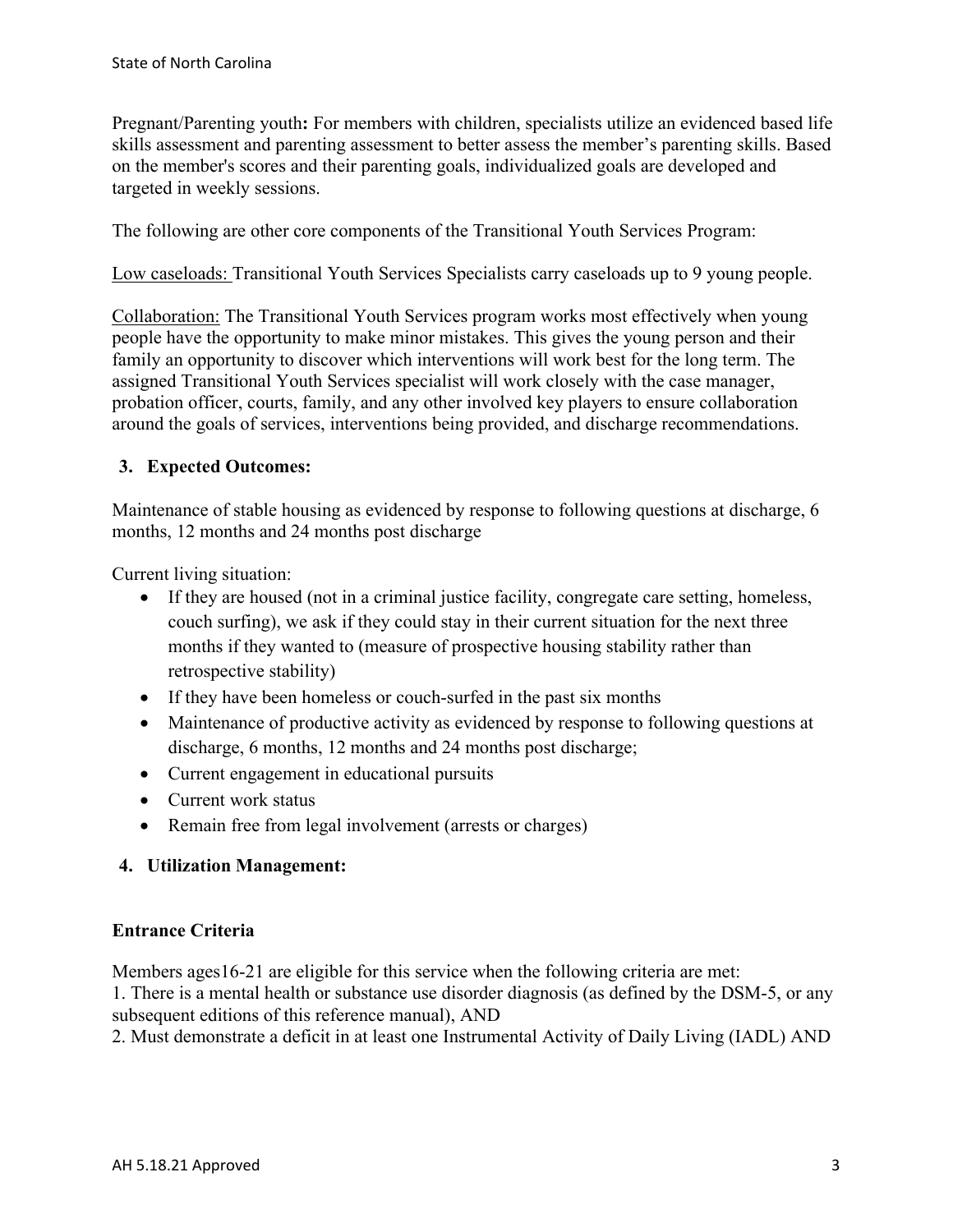- 3. Meets criteria for CALOCUS Level 1 score or higher OR 2
- 4. Meets criteria for LOCUS Level 1 score or greater

Prior to admission into the Transitional Youth Services program, members complete an evidenced based life skills assessment to assist in identifying both risk and protective factors. Members referred to the program may be deemed inappropriate for admission if their current behaviors pose serious safety risks to themselves and the community or if the member lacks adequate protective factors to be safe in their home or community. Members with high-risk factors in their history (such as extensive violent charges, extreme aggression, deep gang entrenchment, serious chronic mental health issues, etc.) will need to be assessed individually and may be referred to a higher level of care.

A Comprehensive Clinical Assessment is required prior to provision of this service. Additionally an Ansell Casey Life Skills Assessment is administered prior to service delivery.

## **Continued Stay Criteria**

The member is eligible to continue this service if the desired outcome or level of functioning has not been restored, improved, or sustained; or the member continues to be at risk for homelessness or therapeutic foster care placement, based on current clinical assessment, history, and the tenuous nature of the functional gains.

### **AND**

One of the following applies:

a.. The member is making satisfactory progress toward meeting goals and there is documentation that supports that continuation of this service will be effective in addressing the goals .

b. The member/family is making some progress, but the specific interventions need to be modified so that greater gains, which are consistent with the member's premorbid level of functioning, are possible; or

c. The member fails to make progress, or demonstrates regression, in meeting goals. The member's diagnosis should be reassessed to identify any unrecognized co-occurring disorders, and interventions or treatment recommendations shall be revised based on the findings. This includes consideration of alternative or additional services.

### **Discharge Criteria**

The member meets the criteria for discharge if any one of the following applies:

a. The member has achieved goals and is no longer in need of Transitional Youth Services;

b. The member is not making progress or is regressing, and all reasonable strategies and interventions have been exhausted, indicating a need for more intensive services;

c. The member or legally responsible person no longer wishes to receive Transitional Youth Services

## **Service Exclusions and Limitations**

This service may not be provided in the same period as any of the following services:

1. Multi-systemic Therapy

2. Intensive In-Home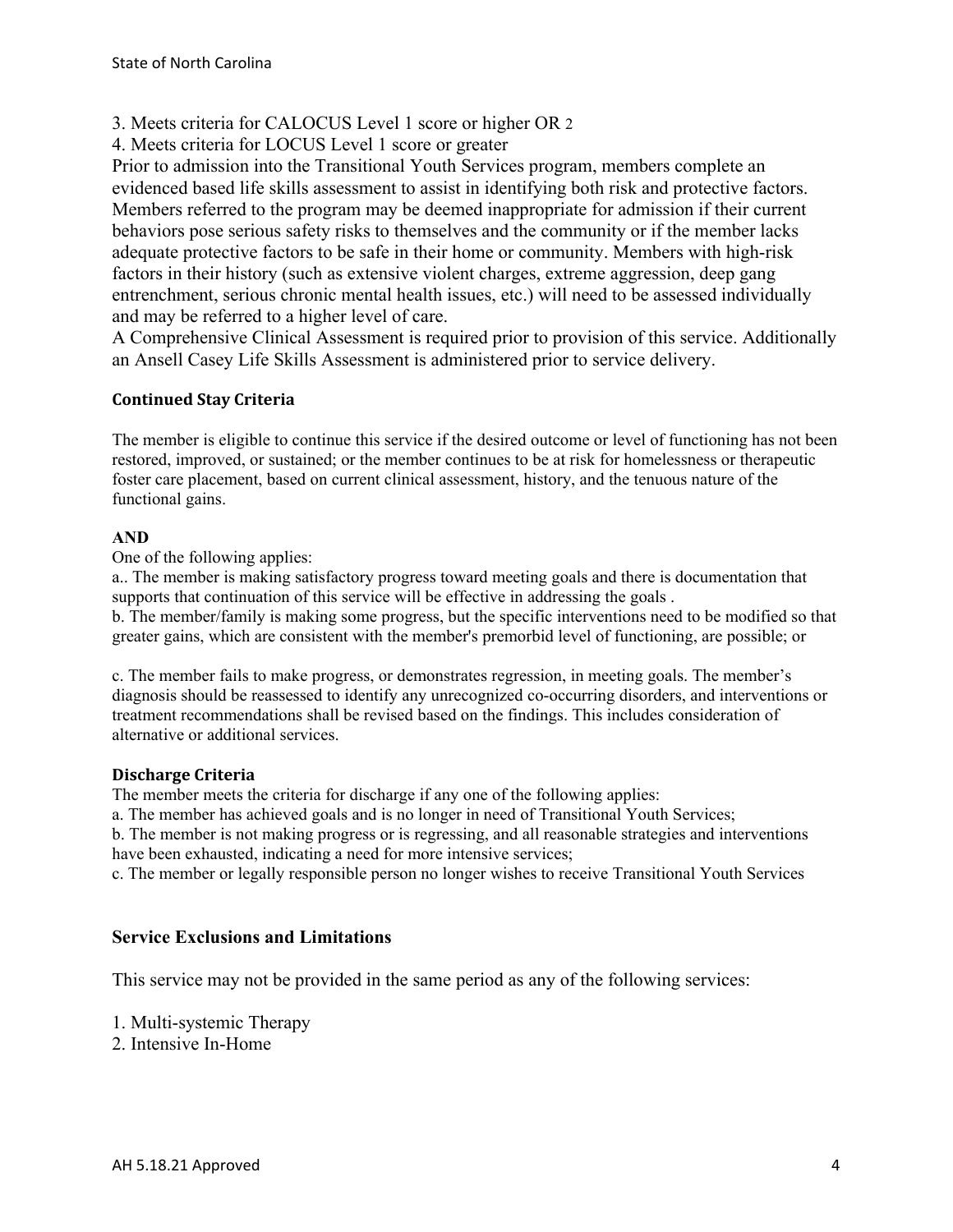- 3. Intercept
- 4. Child and Adolescent Day Treatment
- 5. Assertive Community Treatment
- 6. Community Support Team
- 7. Psychosocial Rehabilitation
- 8. Individual Placement Support- Supported Employment

The service may be provided for up to 30 days to members who are receiving Residential Treatment Levels I-IV or treatment in a Psychiatric Rehabilitative Treatment Facility to assist in a transition to a lower level of care.

# **Exception to Policy Limitations for a Medicaid Member under 21 Years of Age**

*42 U.S.C. § 1396d(r) [1905(r) of the Social Security Act]* 

Early and Periodic Screening, Diagnostic, and Treatment (EPSDT) is a federal Medicaid requirement that requires the state Medicaid agency to cover services, products, or procedures for Medicaid member under 21 years of age if the service is medically necessary health care to correct or ameliorate a defect, physical or mental illness, or a condition [health problem] identified through a screening examination (includes any evaluation by a physician or other licensed practitioner). This means EPSDT covers most of the medical or remedial care a child needs to improve or maintain his or her health in the best condition possible, compensate for a health problem, prevent it from worsening, or prevent the development of additional health problems.

Medically necessary services will be provided in the most economic mode, as long as the treatment made available is similarly efficacious to the service requested by the member's physician, therapist, or other licensed practitioner; the determination process does not delay the delivery of the needed service; and the determination does not limit the member's right to a free choice of providers.

EPSDT does not require the state Medicaid agency to provide any service, product or procedure:

- 1) That is unsafe, ineffective, or experimental or investigational.
- 2) That is not medical in nature or not generally recognized as an accepted method of medical practice or treatment.

## *EPSDT and Prior Approval Requirements*

- 1) If the service, product, or procedure requires prior approval, the fact that the member is under 21 years of age does NOT eliminate the requirement for prior approval.
- 2) IMPORTANT ADDITIONAL INFORMATION about EPSDT and prior approval is found in the *NCTracks Provider Claims and Billing Assistance Guide,* and on the EPSDT provider page. The Web addresses are specified below.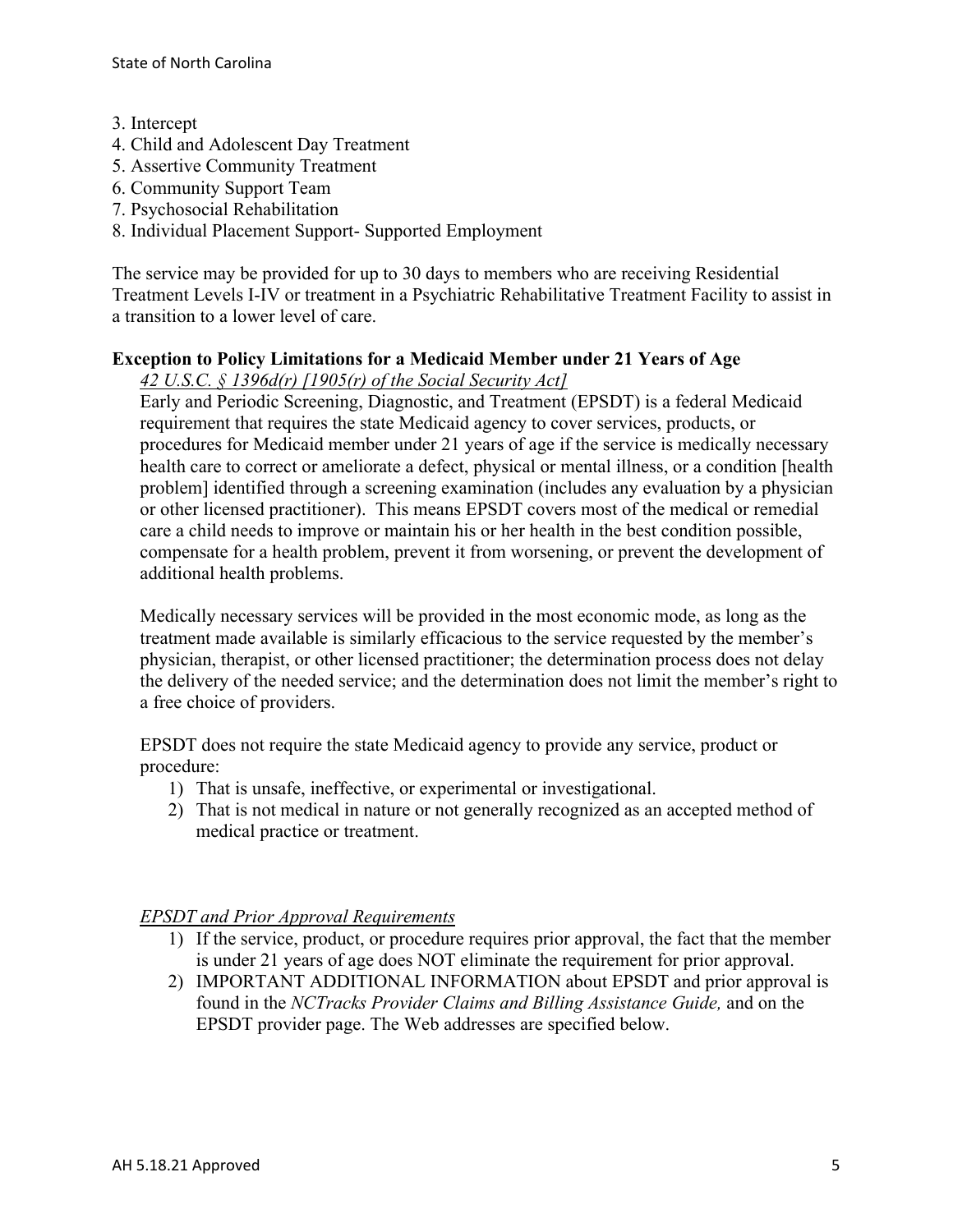*NCTracks Provider Claims and Billing Assistance Guide*:

https://www.nctracks.nc.gov/content/public/providers/provider-manuals.html EPSDT provider page: http://www.ncdhhs.gov/dma/epsdt/

Service limitations on scope, amount, duration, frequency, location of service, and other specific criteria described in clinical coverage policies may be exceeded or may not apply as long as the provider's documentation shows that the requested service is medically necessary "to correct or ameliorate a defect, physical or mental illness, or a condition" [health problem]; that is, provider documentation shows how the service, product, or procedure meets all EPSDT criteria, including to correct or improve or maintain the member's health in the best condition possible, compensate for a health problem, prevent it from worsening, or prevent the development of additional health problem.

### **A. Staffing Qualifications, Credentialing Process, and Levels of Supervision Administrative and Clinical) Required:**

### **Provider Requirements**

Providers must meet the provider qualification policies, procedures and standards established by the NC Division of Mental Health, Developmental Disabilities and Substance Abuse Services (DMH/DD/SAS), the requirements of 10A N.C.A.C 27G and NC G.S. 122C, and any competencies specified by the NC Division of Health Benefits (DHB).

Provider must be accredited through a national accrediting body.

#### **Staffing Requirements**

The service is provided by specialists who must be Qualified Professionals. Each QP may see nine members at a given time.

Transitional Youth Services specialists participate in the following training and supervision activities:

#### **Three-day training and comprehensive treatment manual:**

The treatment manual and training provides the vital foundation to becoming a specialist. Content includes the analytical thinking process by which a specialist makes decisions about how to approach problem behavior and develops interventions consistent with the Transitional Youth Services model. Additionally, this training covers a variety of common issues that a specialist will encounter including peer and gang involvement and developing support systems. Transitional Youth Services specialists are trauma informed trained. This training is to be completed during new hire orientation and training prior to working with members.

Quarterly clinical practice updates and trainings: Quarterly training boosters are developed from experiences clinicians frequently encounter to sharpen their skill set in specific topic areas. For example, boosters may focus on techniques for engagement and alignment.

Clinical review of each admission by a Licensed Professional: Consultation is conducted by a Transitional Youth Services LP or Associate LP who is trained in case conceptualization and the theoretical and research underpinnings from which the clinical model has been developed. Individual supervision and professional development by the supervisor, including reviews of taped sessions: Individual supervision can include a variety of activities ranging from audio tape reviews of sessions,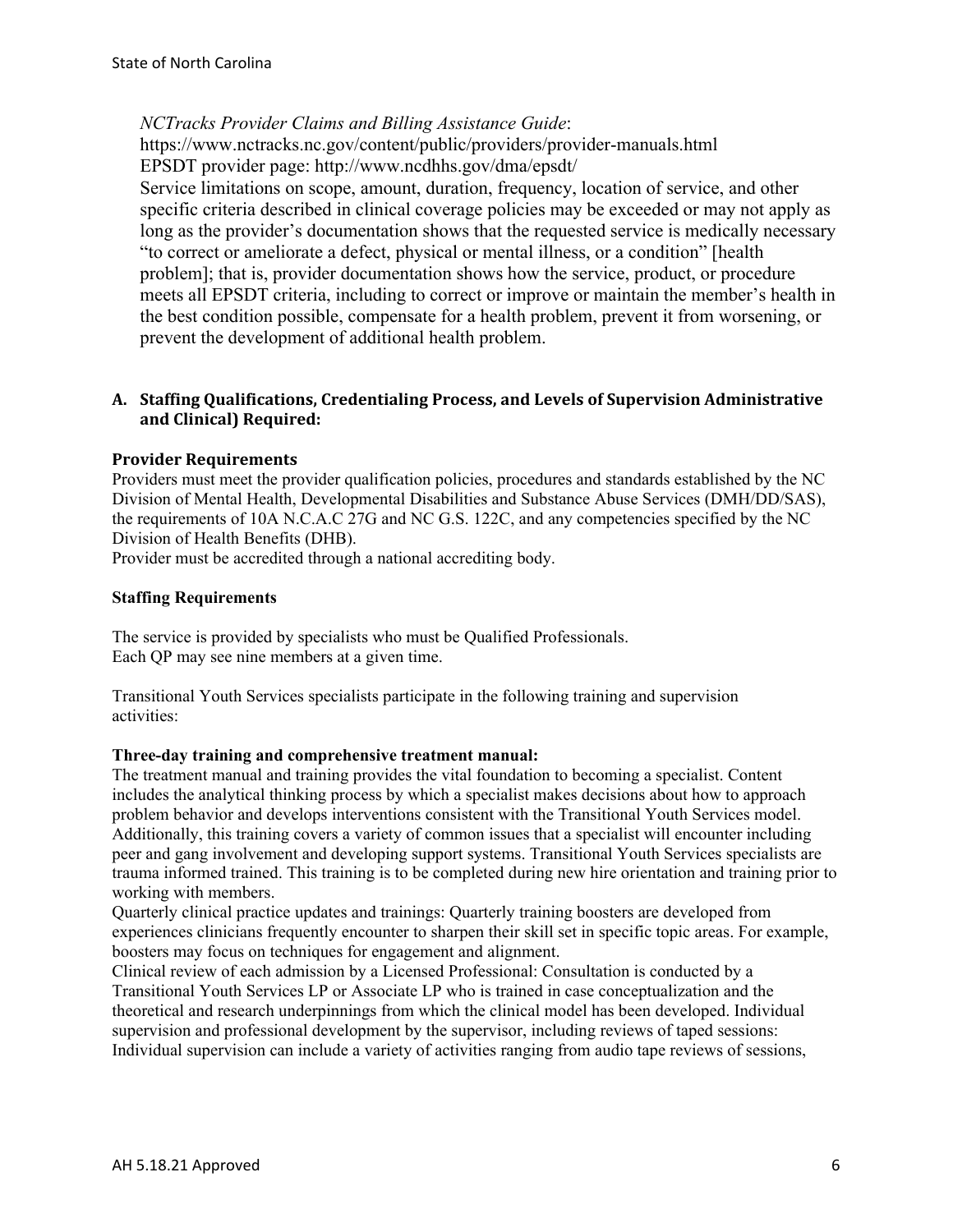debriefing on visits conducted with a supervisor, development of career or advancement goals, or sharpening individual counseling skills or techniques. Supervisors build an individualized development plan that is shared with the specialist on a regular basis (monthly minimum) to guide him/her toward specified goals.

#### **Supervision:**

Supervisory-level staff must have either a masters-level degree in a human services field, or must be a QP with documented experience delivering the service. Clinical oversight for staff with the latter qualification is provided by provided by a Licensed Professional or Associate Licensed Professional. Each supervisor can oversee up to five specialists, and each specialist can serve up to nine members at a given time. Field supervision (in-home) by the supervisor: Supervisors schedule visits with each specialist for the purpose of observing and modeling clinical intervention in a realistic setting. Additionally, field visits allow supervisors to gather additional information about a family system to further inform conceptualization and intervention development. Supervisory field visits to be scheduled as needed based on staff and individual needs.

#### **B. Targeted Length of Service: 9-12 Months**

**C. Describe why this service is needed and is different than any State Plan or alternative service already defined. If implemented in other states, describe successful outcomes.**

If offered through the Youth Villages YVLifeset model, the service utilizes a train-the-trainer model for our evidence based practices. The YVLifeset treatment manual specifies interventions in the areas of behavioral therapy, clinical skills, cognitive coping, cognitive processing, money management, employment, interventions to address unique drivers, parenting skills, PAYA (Preparing Adolescents for Young Adulthood), protective factors, psychoeducation, relaxation and skill building. The evidence based practices, interventions and specialized training are included in the Transitional Youth Services rate whereas other service definitions do not include these which increases costs by referring to another provider and adds stress to the young person by placing another provider in their home. Youth Villages tracks the success of its clients at admission, discharge, and 6, 12 and 24 months after discharge. Since 2007, Youth Villages has provided such Transitional Youth

Services via the YVLifeset model to over 11,000 young people across multiple states. At the time of discharge, 87% of the young people are successful, meaning; they are at their home or with family. One year post-discharge, 87% of the young people discharged from the program are at their home or with their family, and 86% of the young people are at their home or with their family two years postdischarge. Also at one year post-discharge 81% of young people reported no trouble with the law and 85% of young people were either in school, graduated or employed.

In addition to the extensive internal outcome evaluation process, Youth Villages embarked on a randomized controlled trial of the YVLifeset program in 2010. The random assignment evaluation is being conducted by MDRC with Dr. Mark Courtney as Principal Investigator. It is the largest rigorous study to date of services for transition-age youth who have a history of foster care. More than 1,300 youth were enrolled in the study. Sixty percent of the youth were randomly assigned to receive YVLifeset services; the remaining 40 percent were assigned to the control group. Data were collected at baseline from all participants and from more than 80 percent of participants at one year following study enrollment. A 2013 reportfrom the study found that the program was well implemented and that participants received substantial services. Findings on the effects of the program were released in spring 2015 and the impacts showed a 17% increase in earnings, 22% decrease in homelessness, 13% decrease in hardships, 17% increase in employment, 13% decrease in mental health problems and a 30% decrease in violent relationships.